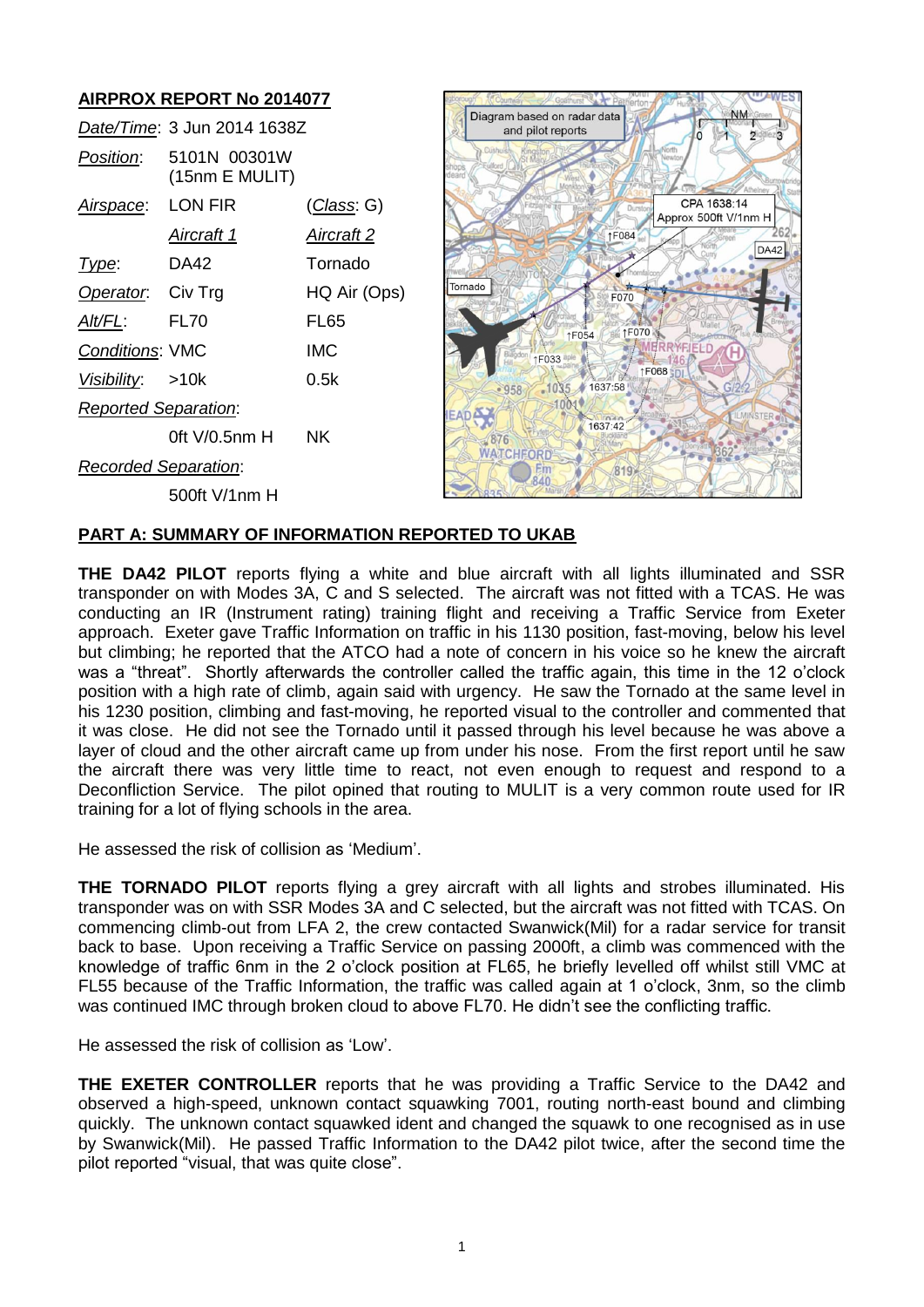**THE SWANWICK(MIL) CONTROLLER** reports that he was not informed about the Airprox until 2 months after the event. He recalls that the Tornado free-called approximately 15nm west of Yeovilton requesting a climb for the Swindon/Wescott corridor. He saw a conflicting aircraft at FL60 close to a contact that he believed to be the Tornado, and called the traffic prior to identifying and getting full intentions from the Tornado. The Tornado pilot acknowledged the Traffic Information and continued his climb under his own navigation. After identifying the Tornado and placing it under a Traffic Service, the controller again called the conflicting traffic. He recalls that the rate of climb indicated on the Mode C slowed initially, then dropped out with the Mode C readout going from FL55 to FL85 very quickly as the Tornado obviously "drastically increased" his rate of climb. The controller recalled that the track of the two aircraft was always going to give some lateral separation and, given that the weather conditions were good, he hadn't felt that it was necessary to restrict the climb of the Tornado.

**THE SWANWICK(MIL) SUPERVISOR** reports that he was also not informed of the Airprox until two months after the event and therefore has no recollection of the traffic situation or workload at the time.

## **Factual Background**

The weather at Exeter was reported as:

EGTE 031620Z 18008KT 9999 FEW007 SCT025 14/11 Q1011 EGTE 031650Z 18005KT 140V210 9999 8000W SHRA FEW007 SCT025 14/11 Q1011

#### **Analysis and Investigation**

## **CAA ATSI**

ATSI had access to reports from the Exeter radar controller and the pilots of the DA42 and GR4, area radar recordings and RTF and transcript of the Exeter Radar frequency.

At 1633:20, the DA42 contacted Exeter Radar maintaining FL65. The DA42 was given a squawk, identified and a Traffic Service was agreed. The DA42 requested an NDB hold and approach for RW26 at Exeter, and to enter controlled airspace at MULIT at FL70. The Exeter Radar controller co-ordinated with Cardiff, and the DA42 was cleared to enter controlled airspace at FL70. The Exeter Radar controller passed missed-approach instructions to the DA42. The conversation finished at 1636:50, at which point the Tornado was 12.3nm west-southwest of the DA42, squawking 7001 on a converging heading (Figure 1) at FL022.



Figure 1.

The Tornado maintained its level, and changed the squawk to 3331 (Swanwick Military). At 1637:39 the Tornado was observed to climb and the Mode C changed from FL022 to FL029. At 1637:53 the Exeter Radar controller informed the DA42 of "*unknown traffic eleven o'clock three miles crossing left to right indicating flight level four five in the climb*" (Figure 2) which was acknowledged by the DA42.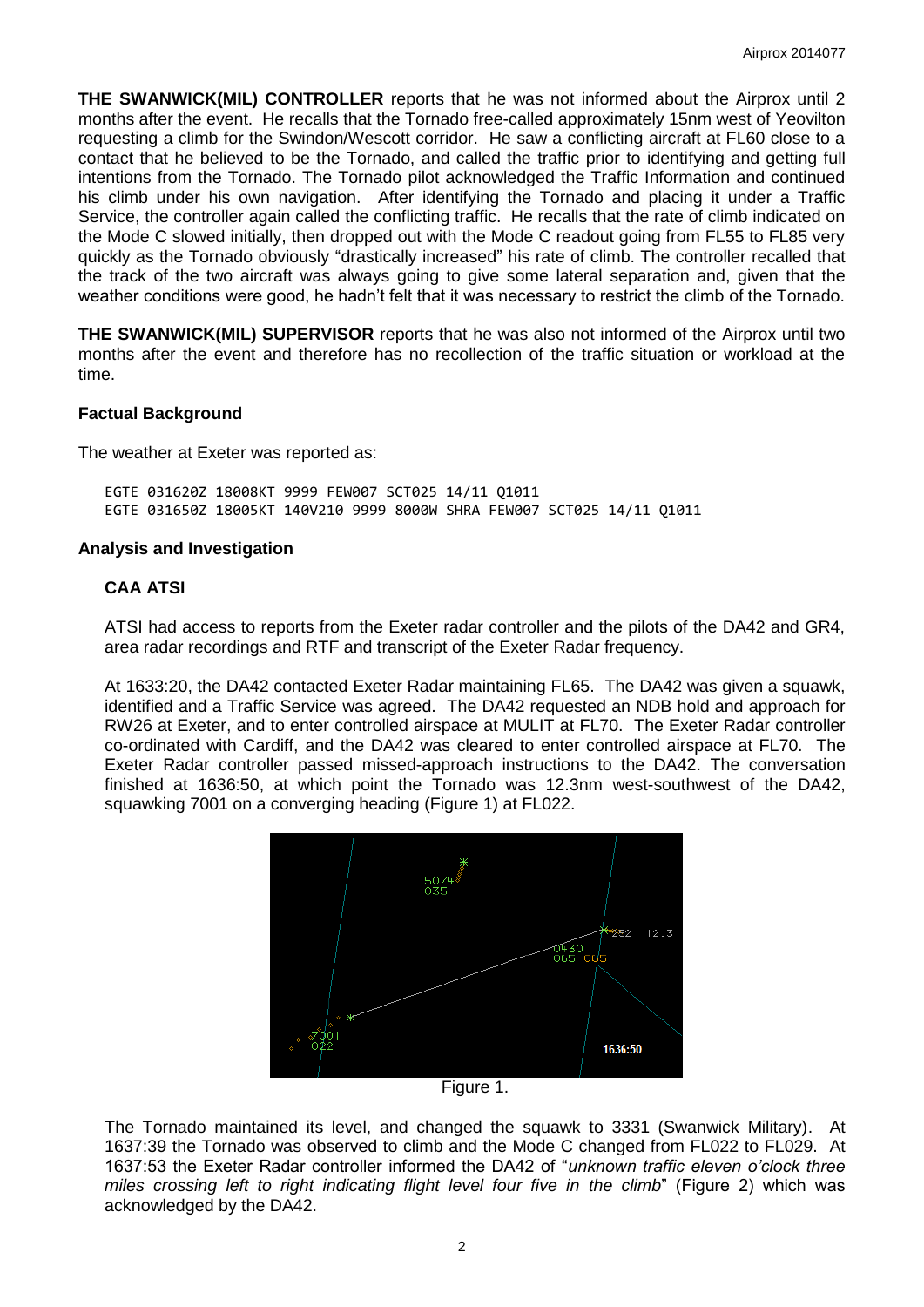

Figure 2.

The next 6 updates of the radar showed the two aircraft converging (Figures  $3 - 8$ ) with CPA occurring at 1638:11. The Exeter radar controller immediately updated the traffic information, stating that the traffic was "*very high speed now just passing through your twelve o'clock range of two miles flight level five four"*. *The DA42 replied "visual yeah it's quite close*".

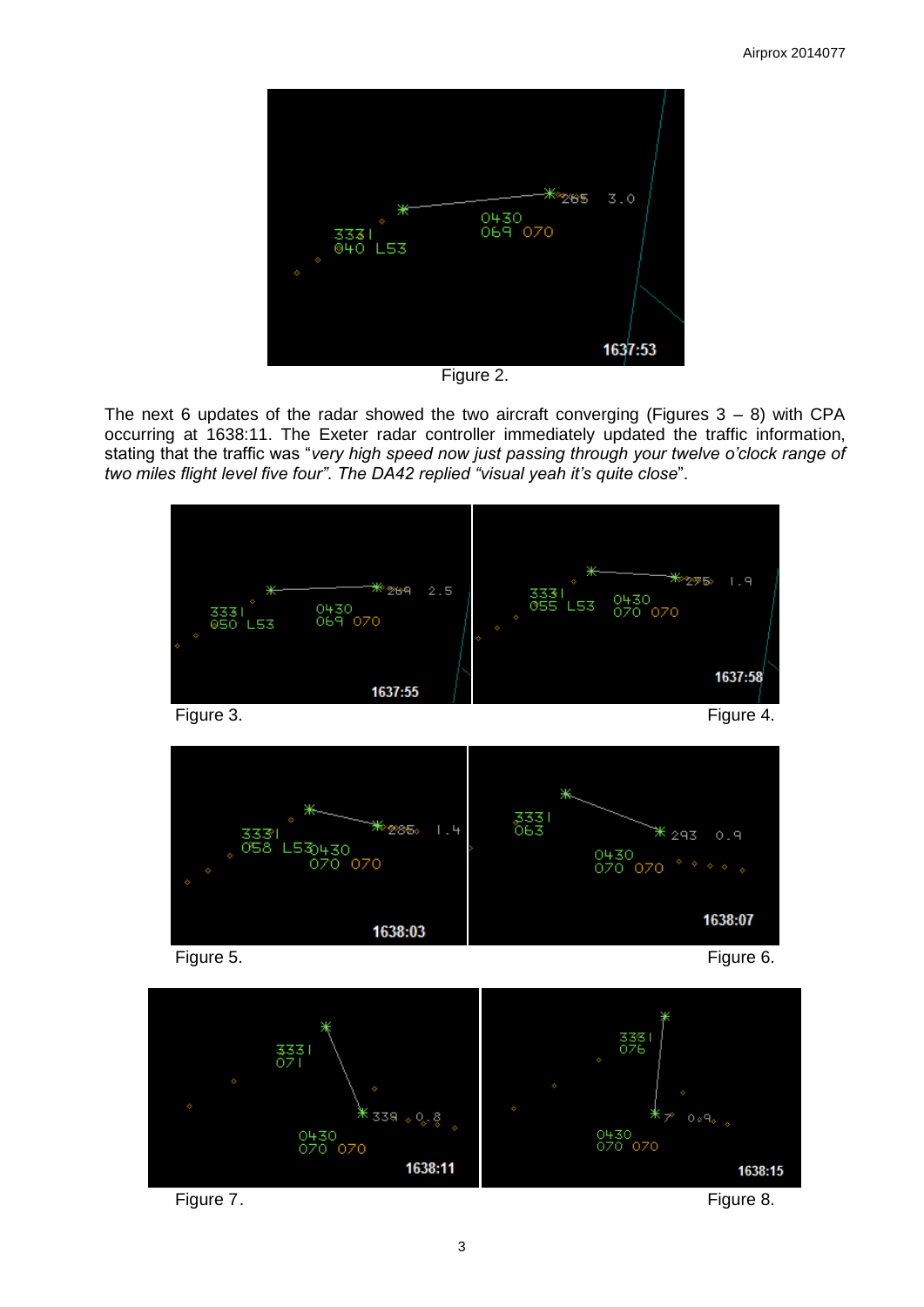At 1638:50 the DA42 reported that they would be filing an Airprox. The written report from the DA42 stated that they saw the Tornado at the same level in their 1230, it was climbing at a high rate and fast-moving. The DA42 pilot reported that they did not see the Tornado until it passed through their level as they were above a layer of cloud and the aircraft came from under their nose. The written report from the pilot of the Tornado stated that they contacted Swanwick Mil for a radar service to recover to base from Low Flying Area 2. Upon receiving a traffic service at 2000ft agl, the climb was commenced with awareness of traffic 6nm away in their 2 o'clock position at FL65. The aircraft briefly levelled off at FL55 whilst VMC due to the traffic. The traffic was called 1 o'clock 3nm so the climb was continued to above FL70. The written report from the Exeter radar controller stated that after observing a high-speed unknown contact routeing northeast bound the controller passed traffic information to the DA42 twice, and the pilot of the DA42 reported that he was visual and that the traffic was quite close.

The DA42 was in receipt of a Traffic Service from Exeter Radar. When it became apparent that the Tornado was climbing the Exeter Radar controller passed traffic information on the Tornado to the DA42 and updated it in quick succession. Both pilots were ultimately responsible for their own collision avoidance.

## **Military ATM**

The Tornado pilot was climbing from a low-level sortie to recover via the Swindon/Westcott Radar Corridors (RC). The crew were flying under broken cloud at 5500ft. Upon receiving the Traffic Service, traffic was called as 2 o'clock at 6nm at FL65 and the captain briefly levelled off at FL55. When the traffic was updated as 1 o'clock at 3nm, the climb was re-commenced to pass through the level of the DA42.

The Swanwick(Mil) controller recalled the free-call from low-level and noticed an aircraft climbing quickly in the reported area; a conflicting aircraft was also spotted routing westbound at approximately FL60 at a range of around 12nms. Traffic was called prior to identification of the Tornado, and the pilot acknowledged the traffic while climbing under his own navigation. The Tornado was identified and an update of traffic was called; the Tornado's rate of climb slowed but the Mode C disappeared as a higher rate of climb was initiated, and the Mode C went from FL55 to FL85. From the respective routings, the controller considered there to be lateral separation and a stop climb was not suggested to the Tornado pilot. From the Met conditions and the pilot's tone, the controller felt that the Tornado crew were content with the situation.

At 1636:47, the Tornado free-called 30nm west of Yeovilton climbing for the Swindon corridor. Prior to identification the controller ascertained that the crew required a Traffic Service.



Figure 1: Geometry as Tornado freecalled (Tornado squawk 7001; DA42 squawk 0430)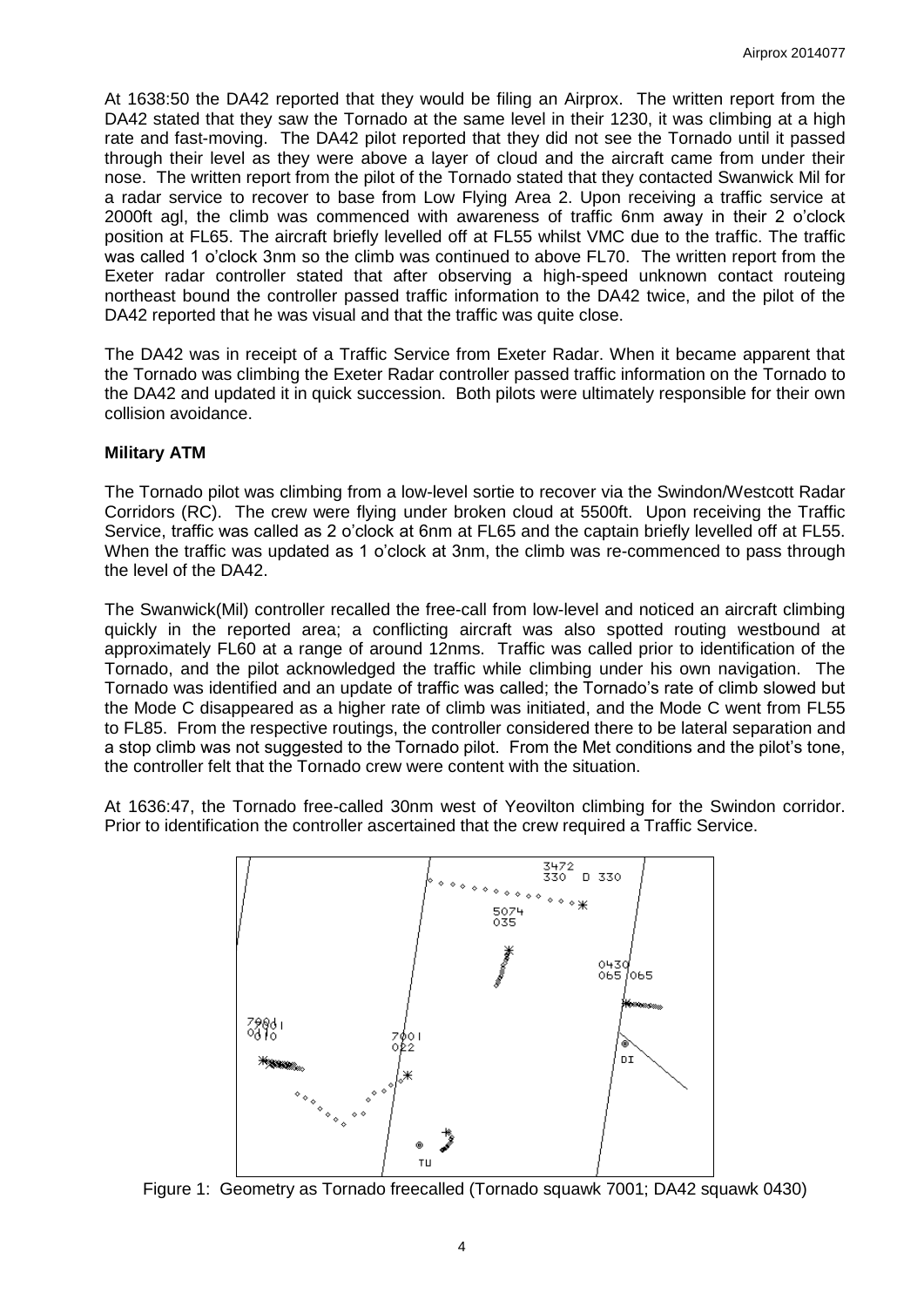At 1637:09, the controller transmitted, "*traffic believed to be you, has traffic right 1 o'clock, 5 miles, crossing right to left, slow moving, indicating FL65, type unknown*." The Tornado crew confirmed that they were looking for the traffic.



Figure 2: Traffic Information at 1637:09.

At 1637:37 the controller transmitted, as per Figure 3, "[Tornado callsign] *identified, traffic service* [couple of clipped words] *possible as you operate below my minimum safe altitude, previously called traffic, right 1 o'clock, 3 miles, crossing right to left, indicating FL68*."



Figure 3: Traffic Information at 1637:37 (Tornado squawk 3331).

At 1637:56, the Tornado pilot replied with, "*Copy traffic, traffic service*, [Tornado callsign] *climbing for Swindon Westcott corridor*."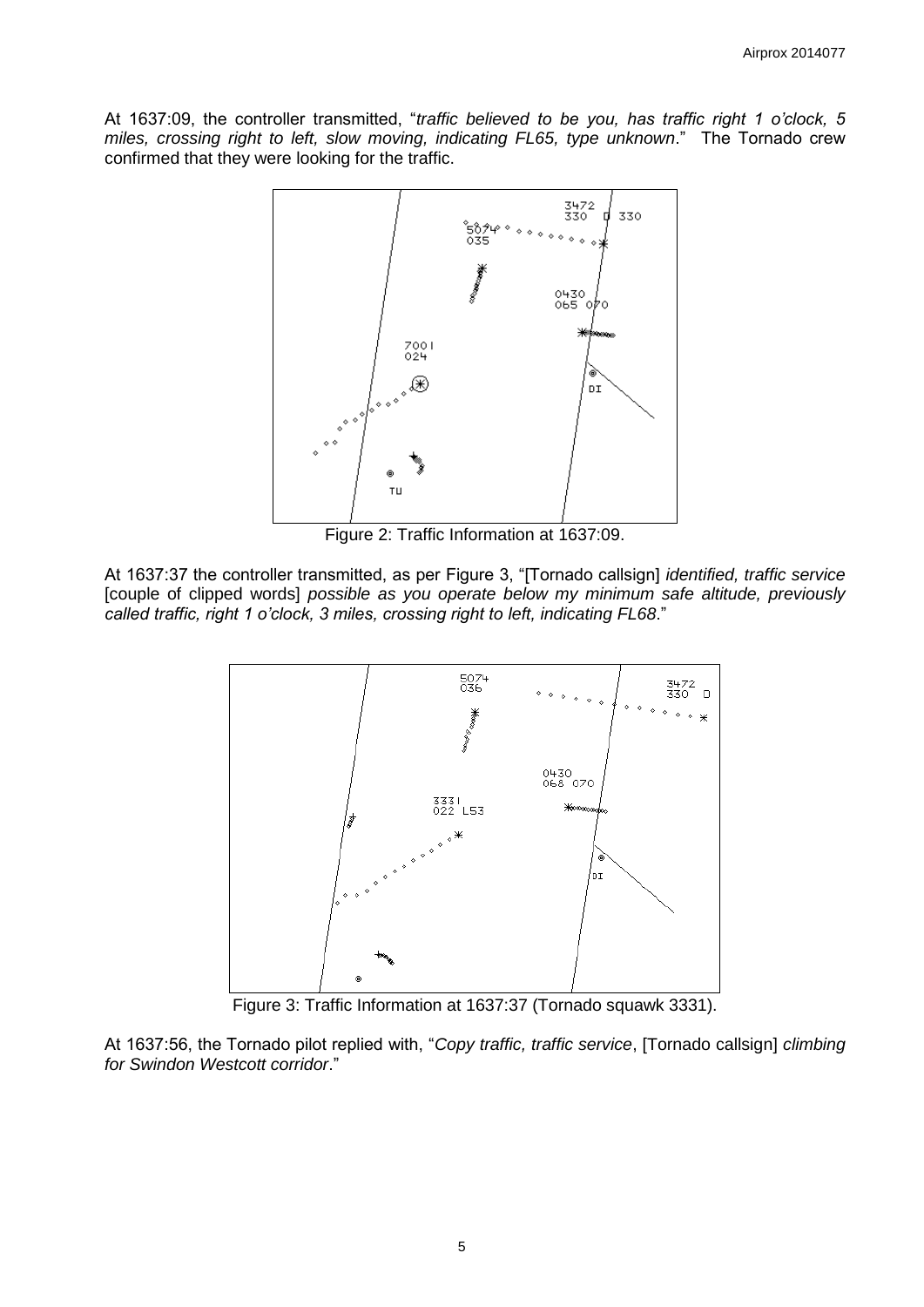

Figure 4: Geometry at 1637:56.

The radar replay at 1638:06 showed 1nm separation between aircraft, as per Figure 5. The DA42 had climbed from FL65 to FL70. The Tornado was climbing for the Swindon RVC at FL 230.



Figure 5: Geometry at 1638:06.

The CPA was placed between 1638:06 with 400ft height separation and 1nm lateral separation, as per Figure 5, and 1638:14 with 0.9nm with 600 ft separation, as per Figure 6.



Figure 6: CPA at 1638:14.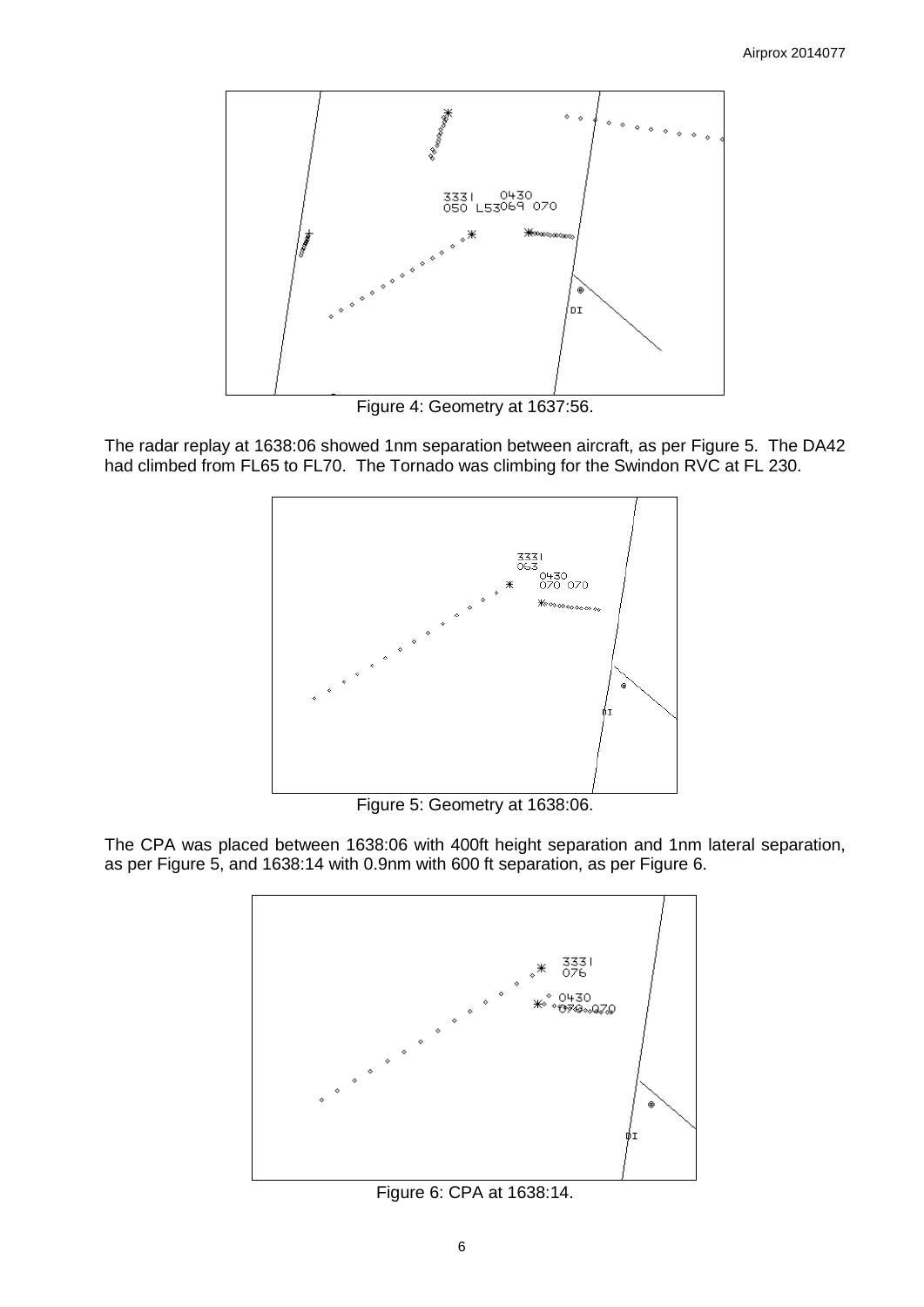Both aircraft were under a Traffic Service and information was provided by both controllers. Neither aircraft were fitted with an ACAS. Pilot lookout and radar-derived Traffic Information were the key barriers to this Airprox. The controllers passed accurate information including early information on traffic 'not yet identified' by Swanwick(Mil). In the case of the Swanwick(Mil) controller, a stop climb instruction was not suggested to the Tornado because it was judged that lateral separation existed and a risk of collision was not knowingly being introduced by the continuous climb. Due to the layer of cloud, lookout for both crews was hampered and this brings into question the type of service requested. The Tornado pilot considered maintaining FL55 but decided that an increased rate of climb would build in height separation, based on the Traffic Information.

## **UKAB Secretariat**

Both pilots shared an equal responsibility to avoid a collision and not to fly into such proximity as to create a danger of collision.<sup>1</sup> The geometry is considered to be converging so the Tornado pilot was required to give way to the  $DA42^2$ 

## **Comments**

## **HQ Air Command**

The decision by the Tornado captain to climb through the height of known traffic is questionable, especially given the relatively close proximity of that traffic and the fact that it wasn't sighted. The Tornado crew have been open and honest with their reporting, and have subsequently briefed the lessons from this event to other members of the Tornado community.

#### **Summary**

An Airprox was reported at 1638 on 3<sup>rd</sup> June 2014 in Class G airspace, between a DA42 receiving a Traffic Service from Exeter, and a Tornado on climb-out from low-flying, receiving a Traffic Service from Swanwick(Mil). Both aircraft received Traffic Information, the DA42 pilot saw the Tornado but the Tornado pilot did not see the DA42.

# **PART B: SUMMARY OF THE BOARD'S DISCUSSIONS**

Information available included reports from the pilots of both aircraft, transcripts of the relevant RT frequencies, radar photographs/video recordings, reports from the air traffic controllers involved and reports from the appropriate ATC and operating authorities.

The Board first looked at the actions of the DA42 pilot, he received good traffic information from the Exeter controller and this enabled him to focus his lookout in the right direction. Given his IR training task, some members of the Board thought that he would have perhaps been better served by arranging a Deconfliction Service, which would have enabled him to receive avoiding action when the controller first sighted the confliction.

Turning to the Tornado pilot, the Board noted that even having been given accurate traffic information, the crew still chose to continue the climb and not level off beneath the DA42. In examining why, the Board opined that it was a fine decision as to whether to have levelled off and waited to pass underneath the DA42 or to zoom-climb through the broken cloud given that the TI had indicated that it was 3nm away. On balance, and noting the likely closure rates and head-on aspect, the Board felt that it would have been wiser to treat the TI ranges with a degree of circumspection and wait until the aircraft had passed each other before conducting the climb. Such a course of action would have required a delay in the climb of less than 30secs and this was probably

 $\overline{\phantom{a}}$ 

Rules of the Air 2007 (as amended), Rule 8 (avoiding Aerial Collisions).

 $2$  Ibid., Rule 9 (Converging).